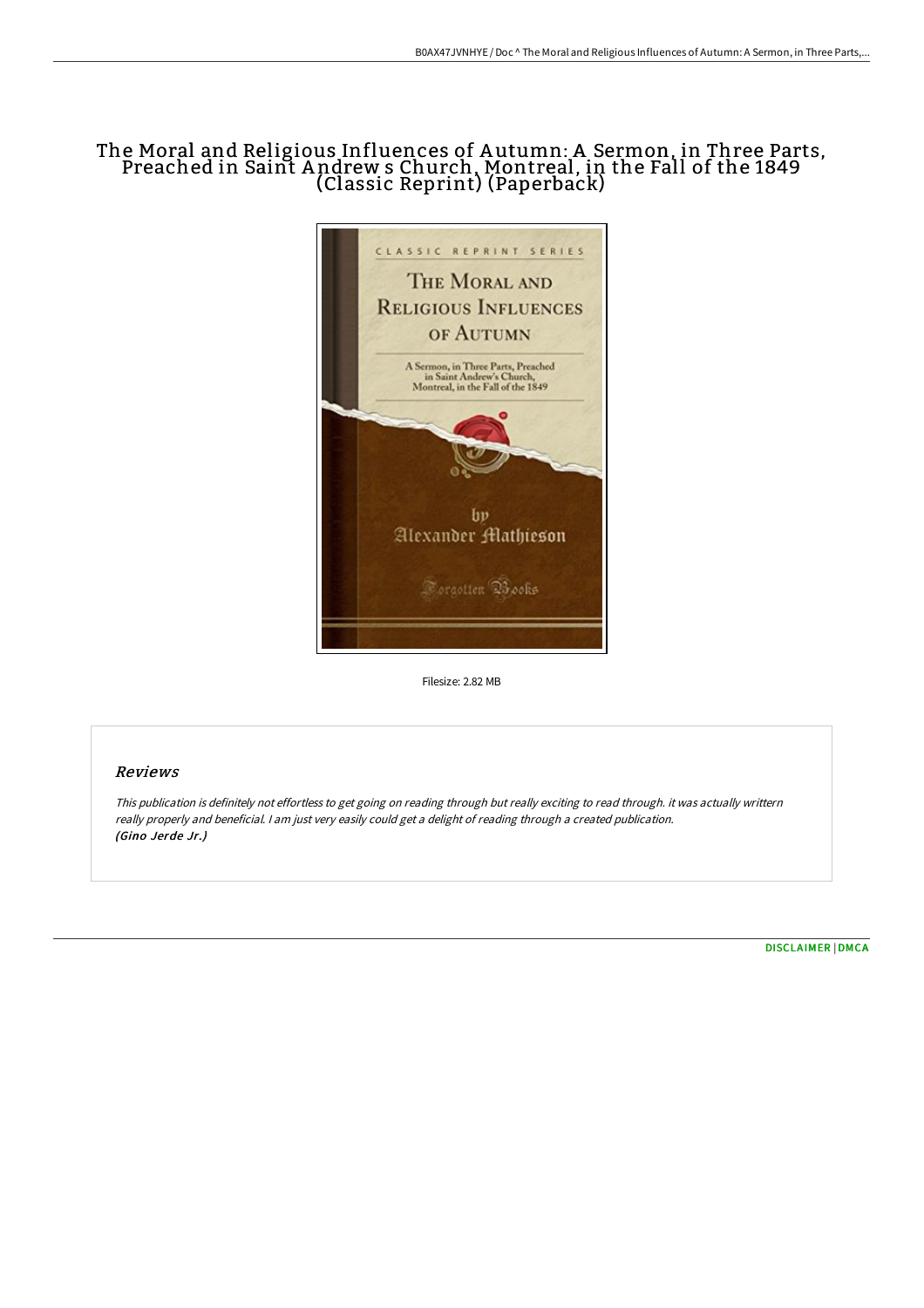## THE MORAL AND RELIGIOUS INFLUENCES OF AUTUMN: A SERMON, IN THREE PARTS, PREACHED IN SAINT ANDREW S CHURCH, MONTREAL, IN THE FALL OF THE 1849 (CLASSIC REPRINT) (PAPERBACK)



To download The Moral and Religious Influences of Autumn: A Sermon, in Three Parts, Preached in Saint Andrew s Church, Montreal, in the Fall of the 1849 (Classic Reprint) (Paperback) eBook, please refer to the hyperlink below and save the document or have access to additional information which might be related to THE MORAL AND RELIGIOUS INFLUENCES OF AUTUMN: A SERMON, IN THREE PARTS, PREACHED IN SAINT ANDREW S CHURCH, MONTREAL, IN THE FALL OF THE 1849 (CLASSIC REPRINT) (PAPERBACK) book.

Forgotten Books, 2018. Paperback. Condition: New. Language: English . Brand New Book \*\*\*\*\* Print on Demand \*\*\*\*\*. Excerpt from The Moral and Religious Influences of Autumn: A Sermon, in Three Parts, Preached in Saint Andrew s Church, Montreal, in the Fall of the 1849 The following Sermon was written, and delivered on three several Sabbaths, in the ordinary course of ministerial duty, without the remotest view to its publication. The author is not aware that he has presented any thing new upon the subject or that he has clothed his views in a more attractive garb than others, who have treated the same subject, have presented theirs. He is, therefore, disposed to ascribe the serious impressions, which, (with much satisfaction he has learned, ) the discourse made upon the minds of many who heard it de livered, to the sympathy of their feelings with the pensive aspect of that season - the moral and religious in?uences of which it was designed to illustrate, - than any merit in itself. These im pressions, it is his duty, as it is his earnest desire, to deepen and perpetuate. In the hope, that the publication of the discourse, with the blessing of of God, may contribute to eFect this end, he cheerfully complies with the solicitations of several who heard it preached, to present it to the public, even though it be in the imperfect form in which it was originally delivered. About the Publisher Forgotten Books publishes hundreds of thousands of rare and classic books. Find more at This book is a reproduction of an important historical work. Forgotten Books uses state-of-the-art technology to digitally reconstruct the work, preserving the original format whilst repairing imperfections present in the aged copy. In rare cases, an imperfection in the original, such as a blemish...

 $\boxed{m}$ Read The Moral and Religious Influences of Autumn: A Sermon, in Three Parts, Preached in Saint Andrew s Church, Montreal, in the Fall of the 1849 (Classic Reprint) [\(Paperback\)](http://albedo.media/the-moral-and-religious-influences-of-autumn-a-s.html) Online Download PDF The Moral and Religious Influences of Autumn: A Sermon, in Three Parts, Preached in Saint Andrew s

Church, Montreal, in the Fall of the 1849 (Classic Reprint) [\(Paperback\)](http://albedo.media/the-moral-and-religious-influences-of-autumn-a-s.html)